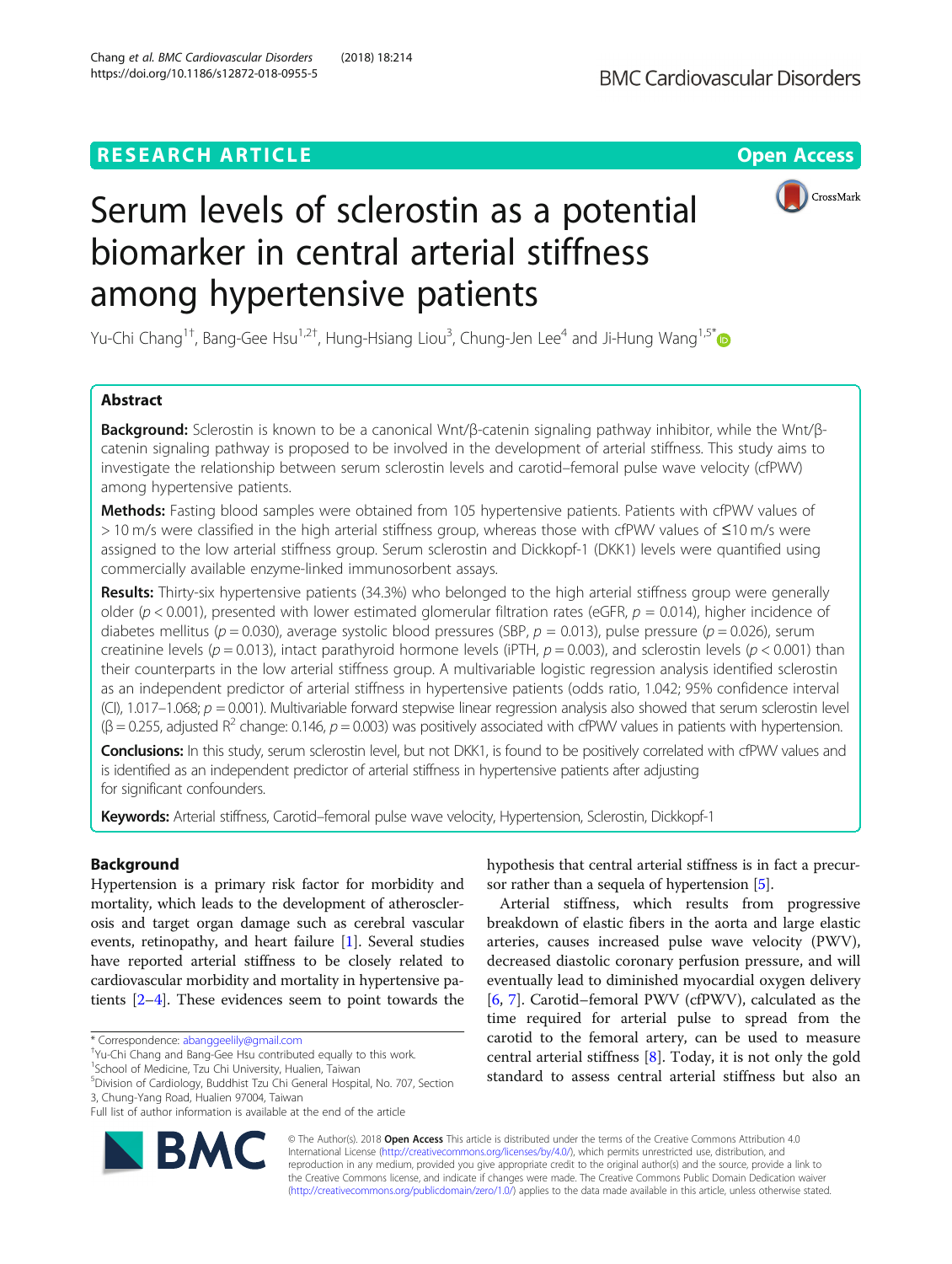independent predictor of the outcome of well-recognized cardiovascular events [\[3,](#page-6-0) [9](#page-6-0)]. Moreover, cfPWV has been recommended as a tool for the diagnosis of target organ damage in patients with earlier stages of hypertension [\[10\]](#page-6-0).

When a Wnt ligand binds with its low-density lipoprotein receptor-related protein (LRP5/6) and Frizzled co-receptors on the cell surface of osteoblasts, intracellular β-catenin degradation is decreased, and this β-catenin then triggers targeted gene transcription to regulate bone turnover [\[11\]](#page-6-0). High-phosphate environment activates the Wnt/β-catenin signaling pathway and promotes osteogenic transdifferentiation and calcification of vascular smooth muscle cells through direct modulation of Runx2 gene expression [[12](#page-6-0)]. The Wnt/ β-catenin pathway mediates oxidized low-density lipoprotein-induced endothelial injury via oxidative stress and it plays an important role in the procession and development of atherosclerosis [[13](#page-6-0)]. Another study noted that the Wnt/β-catenin signaling pathway is the master upstream regulator which controls the expression of multiple intrarenal renin-angiotensin system genes and plays an essential role in the pathogenesis of hyper-tension [\[14\]](#page-6-0). Thus, we can see that the Wnt/β-catenin signaling pathway contributes to the development of vascular calcification, atherosclerosis and hypertension. Sclerostin and Dickkopf-1 (DKK1) interact with the extracellular domains on LRP5 and LRP6 to competitively prevent the binding of various Wnt ligands to these coreceptors and is a typical Wnt/β-catenin signaling pathway inhibitor  $[15, 16]$  $[15, 16]$  $[15, 16]$  $[15, 16]$ . More recently, studies showed that the expression of Wnt/β-catenin signaling inhibitors such as sclerostin and DKK1 may avoid further vascular calcification [[17](#page-6-0), [18](#page-6-0)]. However, the relationship between central arterial stiffness and serum levels of sclerostin and DKK1 among hypertensive patients remains unclear. In this study, we aimed to investigate this association in patients with hypertension.

#### Methods

#### Patients

Between January 2012 and April 2012, 115 hypertensive patients were recruited in the cardiovascular outpatient department (Dr. Ji-Hung Wang) of a medical center located in Hualien, Taiwan. Among the initial 115 hypertensive participants, 10 were excluded on account of acute infection  $(n = 1)$ , acute myocardial infarction  $(n = 1)$ , arrhythmia ( $n = 1$ ), pulmonary edema ( $n = 1$ ), or refusal to provide informed consents ( $n = 6$ ). In the end, a total of 105 hypertensive participants, 69 men and 36 women, were included in the study. The Protection of the Human Subjects Institutional Review Board of Tzu Chi University and Hospital approved this study. All participants provided their written informed consents to take part in this study. Trained staff measured the morning blood pressures (BP) of our participants who have rested for at least 10 min using standard mercury sphygmomanometers with appropriate cuff sizes. Systolic BP (SBP) and diastolic BP (DBP) values were recorded at the points of appearance and disappearance of the Korotkoff sounds, respectively. SBP and DBP values were measured three times at 5-min intervals and were averaged for the analysis. For the prevalence survey, hypertension was defined as  $SBP \ge 140$ mmHg and/or  $DBP \ge 90$  mmHg, or patients who were taking antihypertensive drugs. Diabetes mellitus (DM) were diagnosed as patients whose fasting plasma glucose levels  $\geq$ 126 mg/dL (6.1 mmol/L) or those who were using hypoglycemic agents [\[19\]](#page-6-0).

#### Anthropometric measurements

We measured the body weight of our patients wearing light clothing and without shoes, rounded to the nearest 0.5 kg; and height to the nearest 0.5 cm. We calculated the body mass indexes using the formulae of the weight in kilograms divided by the height in squared meters [[20](#page-6-0)–[22\]](#page-6-0).

#### Biochemical investigations

Fasting blood samples (approximately 5 mL) were immediately centrifuged at 3000 g for 10 min. Serum levels of blood urea nitrogen (BUN), creatinine, fasting glucose, total cholesterol (TCH), triglycerides (TG), high-density lipoprotein cholesterol (HDL-C), low-density lipoprotein cholesterol (LDL-C), total calcium, and phosphorus were measured using an autoanalyzer (COBAS Integra 800, Roche Diagnostics, Basel, Switzerland) [[20](#page-6-0)–[22](#page-6-0)]. We used commercially available enzyme-linked immunosorbent assays to measure the levels of serum sclerostin, DKK1 (Biomedica Immunoassays, Vienna, Austria) and intact parathyroid hormone (iPTH, Diagnostic Systems Laboratories, Texas, USA) [\[20](#page-6-0)]. We also calculated the estimated glomerular filtration rate (eGFR) using the CKD-EPI (Chronic Kidney Disease Epidemiology Collaboration) equation.

#### Carotid–femoral pulse wave velocity measurements

The same observer performed the measurements of cfPWV values to record the pressure pulse waveform in the underlying artery  $[21, 22]$  $[21, 22]$  $[21, 22]$ , by using a pressure tonometer (SphygmoCor system, AtCor Medical, Sydney, New South Wales, Australia). All measurements were performed in the morning with patients in supine position after a minimum of 10-min rest in a quiet, temperature-controlled room. The patients were required to abstain from smoking and consuming alcohol or coffee prior to the procedure. Records were made simultaneously with an ECG signal, which provided an R-timing reference. Pulse wave recordings were performed consecutively at two superficial artery sites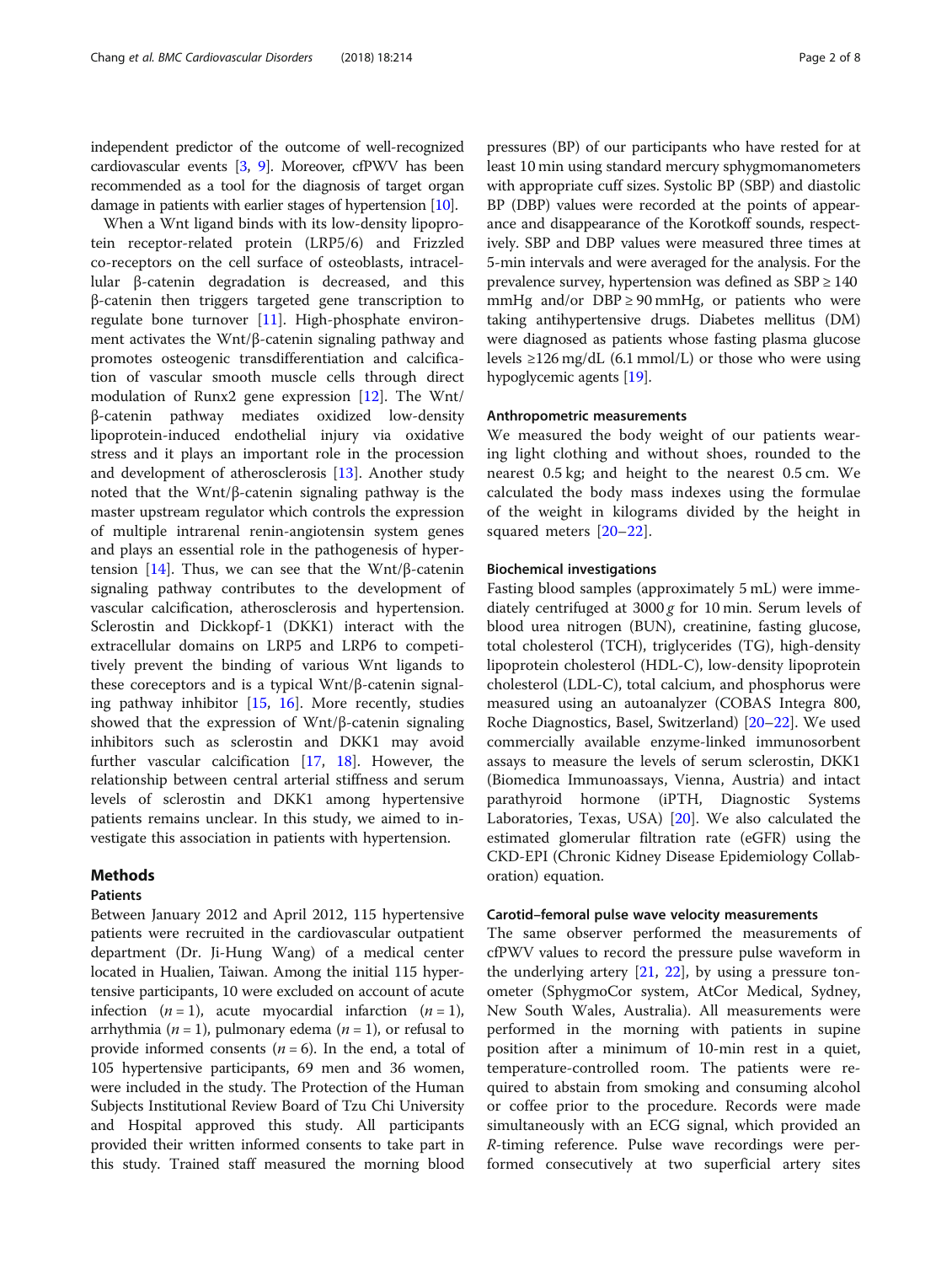(carotid–femoral segment). Integral software was used to process each set of pulse wave and ECG data to calculate the mean time difference between the R-wave and pulse wave on a beat-to-beat basis, with an average of 10 consecutive cardiac cycles. The cfPWV was calculated using the distance and mean time difference between the two recorded points. Quality indices, included in the software, were set to ensure uniformity of the data. In this study, patients with cfPWV values  $> 10 \text{ m/s}$  were assigned to the high arterial stiffness group, whereas those with values  $\leq 10 \text{ m/s}$  constituted the low arterial stiffness group according to the ESH-ESC 2013 guidelines [[10](#page-6-0)].

#### Statistical analysis

Normally distributed data were expressed as mean ± standard deviation, and comparisons between patients were performed using the Student's independent t-test (two-tailed). Data that were not normally distributed were expressed as median and interquartile ranges; while the Mann–Whitney U test was used for the comparisons of TG, fasting glucose, and DKK1 levels between patients. Categorical variables (expressed by numbers of patients) were analyzed by the  $\chi^2$  test. Variables that were significantly associated with arterial stiffness in hypertensive patients were tested for independence using a forward multivariable logistic regression analysis (adapted factors: DM, age, SBP, eGFR, iPTH, and sclerostin). Since serum TG, fasting glucose, and DKK1 levels were not normally distributed; therefore, logarithmic transformations were applied to achieve normality. Correlation between clinical variables and cfPWV values in patients with hypertension was evaluated using a simple linear regression analysis, and variables that were significantly correlated with cfPWV values were tested for independence using a multivariable forward stepwise regression analysis (adopted factors: DM, age, SBP, HDL-C, BUN, creatinine, eGFR, iPTH, and sclerostin). Data were analyzed using the SPSS software for Windows (version 19.0; SPSS, Chicago, IL, USA). A  $p$  value < 0.05 was considered as statistically significant.

#### Results

Demographic, biochemical, and clinical characteristics of the 105 hypertensive patients are shown in Table [1.](#page-3-0) The medical histories included diabetes mellitus ( $n = 46$ ; 43.8%) and dyslipidemia ( $n = 87$ ; 82.9%). The medications used included angiotensin-converting enzyme inhibitor (ACEI;  $n = 33$ ; 31.4%), angiotensin receptor blocker (ARB;  $n = 60$ ; 57.1%), β-blocker ( $n = 62$ ; 59.0%), calcium channel blocker (CCB;  $n = 49$ ; 46.7%), statin (*n*  $= 64; 61.0\%$ , and fibrate  $(n = 17; 16.2\%)$ . Thirty-six hypertensive patients (34.3%) were included in the high arterial stiffness group. More hypertensive patients who had DM were in the high arterial stiffness group ( $p =$ 0.030). No statistically significant differences were observed in gender, serum DKK1 levels, ACEI, ARB, β-blocker, CCB, statin, or fibrate use between the two arterial stiffness groups. The patients in the high arterial stiffness group presented older age  $(p < 0.001)$ , higher SBP ( $p = 0.013$ ), serum creatinine ( $p = 0.013$ ), iPTH ( $p =$ 0.003), and sclerostin levels ( $p < 0.001$ ), and lower eGFR  $(p = 0.014)$  than the patients in the low arterial stiffness group.

Our forward multivariable logistic regression analysis, after adjusting for the factors significantly associated with arterial stiffness (diabetes mellitus, age, SBP, eGFR, iPTH, and sclerostin) showed that sclerostin (odds ratio = 1.042; 95% CI =  $1.017 - 1.068$ ;  $p = 0.001$ ), age (odds ratio = 1.088, 95% CI = 1.021-1.159,  $p = 0.010$ ), and iPTH (odds ratio  $= 1.025$ , 95% CI = 1.003-1.048,  $p = 0.026$ ) were independent predictors of arterial stiffness in hypertensive patients (Table [2](#page-3-0)).

The correlation between cfPWV values and clinical variables among patients with hypertension is shown in Table [3.](#page-4-0) Simple linear regression analysis found DM  $(r =$ 0.228,  $p = 0.019$ , age  $(r = 0.366, p < 0.001)$ , SBP  $(r =$ 0.334,  $p = 0.001$ ), BUN ( $r = 0.243$ ,  $p = 0.013$ ), creatinine  $(r = 0.369, p < 0.001)$ , iPTH  $(r = 0.291, p = 0.003)$ , and sclerostin levels ( $r = 0.392$ ,  $p < 0.001$ ) to be positively correlated with cfPWV values, whereas HDL-C ( $r = -0.267$ ,  $p = 0.006$ , eGFR ( $r = -0.335$ ,  $p < 0.001$ ) was negatively correlated with cfPWV values. Log-DKK1 levels showed no significant correlation with cfPWV values. Multivariable forward stepwise linear regression analysis revealed that age ( $\beta = 0.325$ , adjusted  $R^2$  change = 0.109,  $p <$ 0.001), SBP (β = 0.236, adjusted R<sup>2</sup> change = 0.061,  $p =$ 0.004), iPTH (β = 0.185, adjusted  $\mathbb{R}^2$  change = 0.032, p = 0.022), HDL-C (β = -0.193, adjusted  $\mathbb{R}^2$  change = 0.025,  $p = 0.027$ ), and sclerostin levels ( $\beta = 0.255$ , adjusted  $\mathbb{R}^2$ change = 0.146,  $p = 0.003$ ) were independent predictors of cfPWV values in our patients with hypertension. Two-dimensional scattered plots of serum sclerostin levels and cfPWV values among the 105 hypertensive patients are shown in Fig. [1.](#page-4-0)

#### **Discussion**

This study demonstrated that serum sclerostin levels were higher in hypertensive patients who had central arterial stiffness. Together with other confounders, serum sclerostin levels were also an independent marker of cfPWV values. However, serum DKK1 levels were not different among hypertensive patients by this measure of central arterial stiffness.

The aging process of blood vessel is primarily associated with changes in the arterial structure, thickening, and loss of elasticity over time, resulting in an increase in arterial stiffness [\[23\]](#page-6-0). Vascular calcification is associated with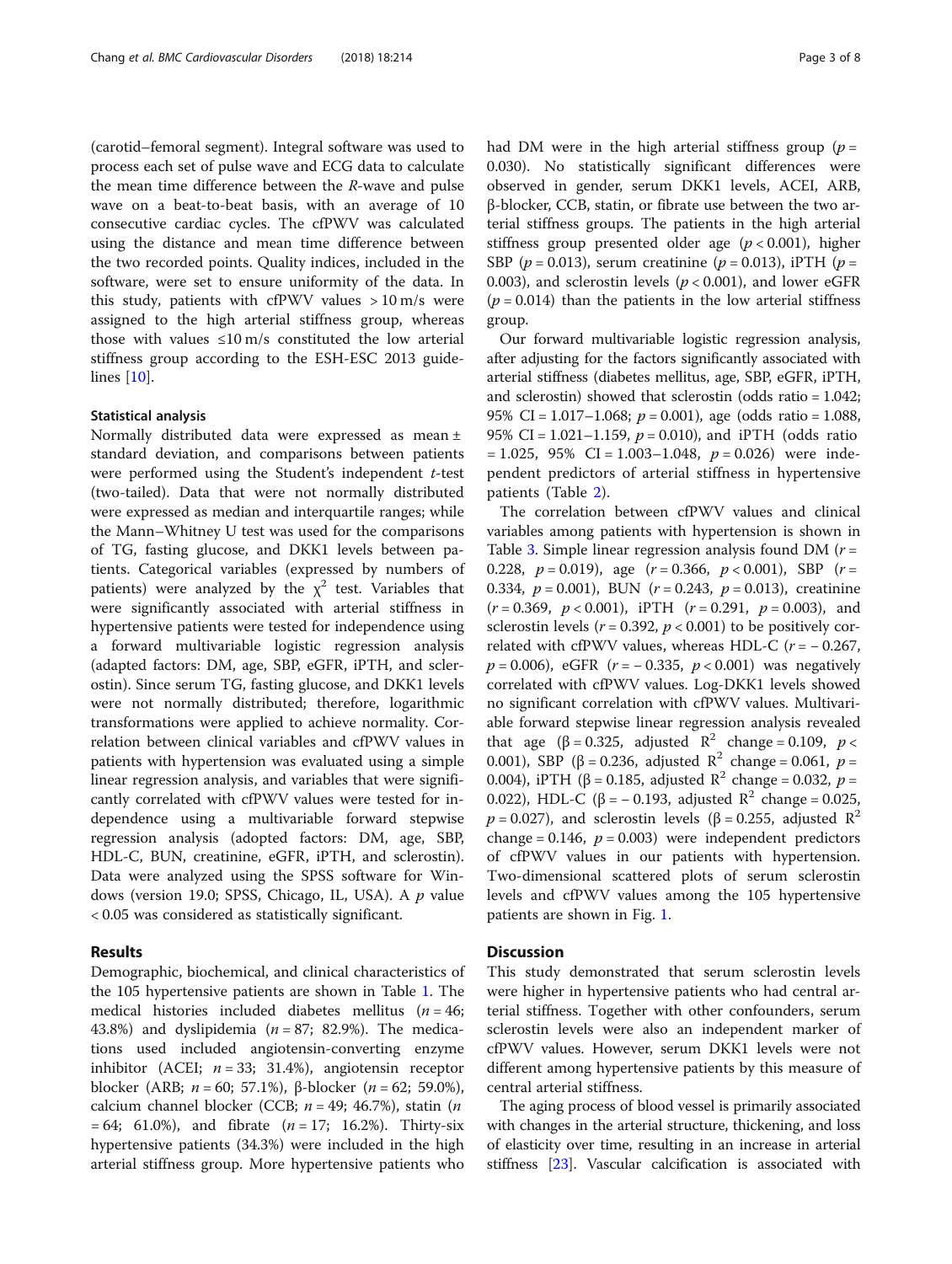<span id="page-3-0"></span>Table 1 Clinical variables of the 105 hypertensive patients with or without arterial stiffness

| Characteristic                      | All participants<br>$(n = 105)$ | Low AS group<br>$(n = 69)$ | High AS group<br>$(n = 36)$ | p value    |
|-------------------------------------|---------------------------------|----------------------------|-----------------------------|------------|
| Age (years)                         | $64.51 \pm 10.21$               |                            | $69.42 \pm 8.80$            | $< 0.001*$ |
| Height (cm)                         | $160.92 \pm 8.47$               | $161.55 \pm 8.45$          | $159.72 \pm 8.50$           | 0.296      |
| Body weight (kg)                    | $69.12 \pm 12.31$               | $68.71 \pm 13.38$          | $69.91 \pm 10.10$           | 0.639      |
| Body mass index ( $kg/m2$ )         | $26.60 \pm 3.61$                | $26.16 \pm 3.61$           | $27.43 \pm 3.50$            | 0.088      |
| cfPWV (m/s)                         | $9.33 \pm 2.76$                 | $7.78 \pm 1.43$            | $12.29 \pm 2.23$            | $< 0.001*$ |
| Systolic blood pressure (mmHg)      | $134.52 \pm 17.85$              | $131.41 \pm 14.94$         | $140.50 \pm 21.39$          | $0.013*$   |
| Diastolic blood pressure (mmHg)     | $73.72 \pm 9.95$                | $73.23 \pm 9.96$           | 74.67 ± 10.01               | 0.486      |
| Total cholesterol (mg/dL)           | $174.51 \pm 38.22$              | $176.94 \pm 36.85$         | $169.86 \pm 40.84$          | 0.370      |
| Triglyceride (mg/dL)                | 121.00 (93.50-172.00)           | 121.00 (94.00-174.00)      | 128.00 (89.50-173.50)       | 0.718      |
| HDL-C (mg/dL)                       | $45.62 \pm 13.37$               | $46.72 \pm 13.86$          | $43.50 \pm 12.28$           | 0.243      |
| LDL-C (mg/dL)                       | $103.25 \pm 28.92$              | $103.96 \pm 26.20$         | $101.89 \pm 33.89$          | 0.730      |
| Fasting glucose (mg/dL)             | 114.00 (98.50-157.00)           | 116.00 (98.50-158.00)      | 115.00 (97.75-153.75)       | 0.893      |
| Blood urea nitrogen (mg/dL)         | $16.91 \pm 5.26$                | $16.20 \pm 4.74$           | $18.28 \pm 5.97$            | 0.054      |
| Creatinine (mg/dL)                  | $1.10 \pm 0.33$                 | $1.06 \pm 0.28$            | $1.19 \pm 0.41$             | $0.042*$   |
| eGFR (mL/min)                       | $69.34 \pm 20.51$               | $72.86 \pm 19.07$          | $62.60 \pm 21.72$           | $0.014*$   |
| Total calcium (mg/dL)               | $9.17 \pm 0.37$                 | $9.19 \pm 0.37$            | $9.14 \pm 0.36$             | 0.512      |
| Phosphorus (mg/dL)                  | $3.52 \pm 0.51$                 | $3.56 \pm 0.52$            | $3.43 \pm 0.49$             | 0.219      |
| iPTH (pg/mL)                        | $50.81 \pm 27.71$               | $45.12 \pm 22.04$          | $61.72 \pm 33.94$           | $0.003*$   |
| Sclerostin (pmol/L)                 | $69.34 \pm 20.51$               | $52.58 \pm 21.66$          | $74.77 \pm 31.02$           | $< 0.001*$ |
| Dickkopf-1 (pmol/L)                 | 14.00 (6.06-28.82)              | 14.61 (5.94-30.23)         | 13.52 (6.02-25.51)          | 0.845      |
| Female, $n$ (%)                     | 36 (34.3)                       | 25 (36.2)                  | 11(30.6)                    | 0.561      |
| Diabetes mellitus, n (%)            | 46 (43.8)                       |                            | 21 (58.3)                   | $0.030*$   |
| ACE inhibitor, n (%)                | 33 (31.4)                       | 22 (31.9)                  | 11(30.6)                    | 0.889      |
| Angiotensin receptor blocker, n (%) | 60 (57.1)                       | 39 (56.5)                  | 21(58.3)                    | 0.859      |
| $\beta$ -blocker, n $(\%)$          | 62 (59.0)                       | 37 (53.6)                  | 25 (69.4)                   | 0.118      |
| Calcium channel blocker, n (%)      | 49 (46.7)                       | 29 (42.0)                  | 20 (55.6)                   | 0.187      |
| Statin, n (%)                       | 64 (61.0)                       | 46 (66.7)                  | 18 (50.0)                   | 0.097      |
| Fibrate, n (%)                      | 17(16.2)                        | 8 (11.6)                   | 9(25.0)                     | 0.077      |

Values for continuous variables are shown as mean ± standard deviation after analysis by Student's t-test; variables not normally distributed are shown as median and interquartile range after analysis by the Mann-Whitney U test; values are presented as number (%) and analysis after analysis by the chi-square test AS arterial stiffness, cfPWV carotid–femoral pulse wave velocity, HDL-C high-density lipoprotein cholesterol, LDL-C low-density lipoprotein cholesterol, eGFR estimated glomerular filtration rate, iPTH intact parathyroid hormone, ACE angiotensin-converting enzyme

Patients with cfPWV values > 10 m/s were assigned to the high AS group, whereas those with values ≤10 m/s constituted the low AS group \*Values of  $p < 0.05$  were considered statistically significant

| Table 2 Multivariable logistic regression analysis of the factors correlated with arterial stiffness among the 105 hypertensive patients |  |  |  |  |  |  |
|------------------------------------------------------------------------------------------------------------------------------------------|--|--|--|--|--|--|
|                                                                                                                                          |  |  |  |  |  |  |

| Variables                            | Odds ratio | 95% confidence interval | $p$ value |
|--------------------------------------|------------|-------------------------|-----------|
| Sclerostin (pmol/L)                  | 1.042      | 1.017-1.068             | $0.001*$  |
| Age                                  | 1.088      | $1.021 - 1.159$         | $0.010*$  |
| Intact parathyroid hormone           | 1.025      | 1.003-1.048             | $0.026*$  |
| Systolic blood pressure              | 1.028      | $0.996 - 1.062$         | 0.086     |
| Diabetes mellitus                    | 2.189      | $0.769 - 6.235$         | 0.142     |
| Estimated glomerular filtration rate | 0.996      | $0.969 - 1.024$         | 0.794     |
|                                      |            |                         |           |

Patients with carotid–femoral pulse wave velocity values > 10 m/s were assigned to the arterial stiffness in this study

\*Values of  $p < 0.05$  were considered statistically significant in the forward multivariate logistic regression analysis (adopted factors: diabetes mellitus, age, systolic blood pressure, estimated glomerular filtration rate, intact parathyroid hormone, and sclerostin)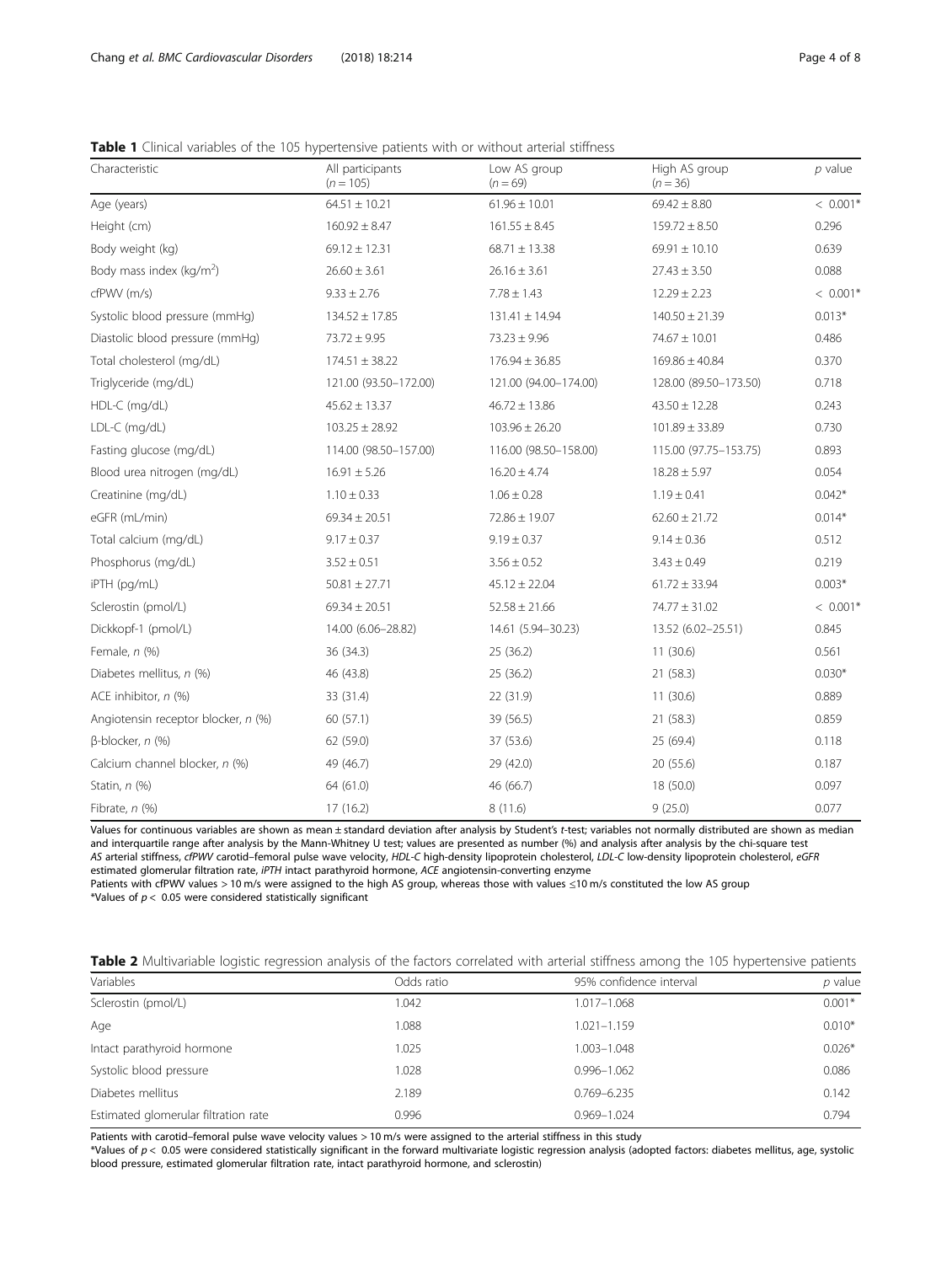<span id="page-4-0"></span>

| Table 3 Correlation between carotid-femoral pulse wave velocity levels and clinical variables among the 105 hypertensive patients |  |  |  |
|-----------------------------------------------------------------------------------------------------------------------------------|--|--|--|
|-----------------------------------------------------------------------------------------------------------------------------------|--|--|--|

| Variables                            | Carotid-femoral pulse wave velocity (m/s) |            |                                 |                       |            |  |  |
|--------------------------------------|-------------------------------------------|------------|---------------------------------|-----------------------|------------|--|--|
|                                      | Simple linear regression                  |            | Multivariable linear regression |                       |            |  |  |
|                                      |                                           | $p$ value  | Beta                            | Adjusted $R^2$ change | $p$ value  |  |  |
| Female                               | $-0.154$                                  | 0.116      |                                 |                       |            |  |  |
| Diabetes mellitus                    | 0.228                                     | $0.019*$   | $\equiv$                        |                       |            |  |  |
| Age (years)                          | 0.366                                     | $< 0.001*$ | 0.325                           | 0.109                 | $< 0.001*$ |  |  |
| Height (cm)                          | $-0.017$                                  | 0.866      |                                 |                       |            |  |  |
| Body weight (kg)                     | $-0.003$                                  | 0.975      | $\overline{\phantom{0}}$        |                       |            |  |  |
| Body mass index (kg/m <sup>2</sup> ) | 0.025                                     | 0.800      |                                 |                       |            |  |  |
| Systolic blood pressure (mmHg)       | 0.334                                     | $0.001*$   | 0.236                           | 0.061                 | $0.004*$   |  |  |
| Diastolic blood pressure (mmHg)      | 0.100                                     | 0.308      |                                 |                       |            |  |  |
| Total cholesterol (mg/dL)            | $-0.110$                                  | 0.263      |                                 |                       |            |  |  |
| Log-Triglyceride (mg/dL)             | $-0.001$                                  | 0.991      |                                 |                       |            |  |  |
| HDL-C (mg/dL)                        | $-0.267$                                  | $0.006*$   | $-0.193$                        | 0.025                 | $0.027*$   |  |  |
| LDL-C (mg/dL)                        | $-0.019$                                  | 0.849      | $\overline{\phantom{0}}$        |                       |            |  |  |
| Log-Glucose (mg/dL)                  | 0.001                                     | 0.998      |                                 |                       |            |  |  |
| Blood urea nitrogen (mg/dL)          | 0.243                                     | $0.013*$   |                                 |                       |            |  |  |
| Creatinine (mg/dL)                   | 0.369                                     | $< 0.001*$ |                                 |                       |            |  |  |
| eGFR (mL/min)                        | $-0.335$                                  | $< 0.001*$ |                                 |                       |            |  |  |
| Total calcium (mg/dL)                | $-0.027$                                  | 0.785      |                                 |                       |            |  |  |
| Phosphorus (mg/dL)                   | $-0.101$                                  | 0.306      |                                 |                       |            |  |  |
| iPTH (pg/mL)                         | 0.293                                     | $0.003*$   | 0.185                           | 0.032                 | $0.022*$   |  |  |
| Sclerostin (pmol/L)                  | 0.392                                     | $< 0.001*$ | 0.255                           | 0.146                 | $0.003*$   |  |  |
| Log-Dickkopf-1 (pmol/L)              | $-0.250$                                  | 0.142      |                                 |                       |            |  |  |

Data of triglyceride, glucose, and dickkopf-1 showed skewed distribution and therefore were log-transformed before analysis

Analysis of data was done using the simple linear regression analyses or multivariable stepwise linear regression analysis (adapted factors were diabetes mellitus, age, systolic blood pressure, HDL-C, blood urea nitrogen, creatinine, eGFR, iPTH, and sclerostin)

HDL-C high-density lipoprotein cholesterol, LDL-C low-density lipoprotein cholesterol, eGFR estimated glomerular filtration rate, iPTH intact parathyroid hormone \*Values of  $p < 0.05$  were considered statistically significant



central arterial stiffness which leads to earlier reflected pressure waves from the arterioles toward the heart, causing an elevation in SBP and pulse pressure [[7\]](#page-6-0). Patients with impaired glucose metabolism and type 2 DM were reported to have high central arterial stiffness [[24\]](#page-6-0). One systematic review found that in approximately 90% of the studies, age and BP were consistently independently associated with cfPWV values, whereas DM was associated with cfPWV values in 52% of the studies [\[25](#page-6-0)]. A study found that BP was positively associated with the cfPWV values and was regarded as the main driver of arterial stiffening in 1052 untreated patients [\[26](#page-6-0)]. Similarly, we found that hypertensive patients with high arterial stiffness were older, presented with higher SBPs, and had a higher incidence of DM. Furthermore, we found older age to be the risk factors for the development of arterial stiffness after adjusting the covariates. Age and SBP were also positively associated with cfPWV values in patients with hypertension.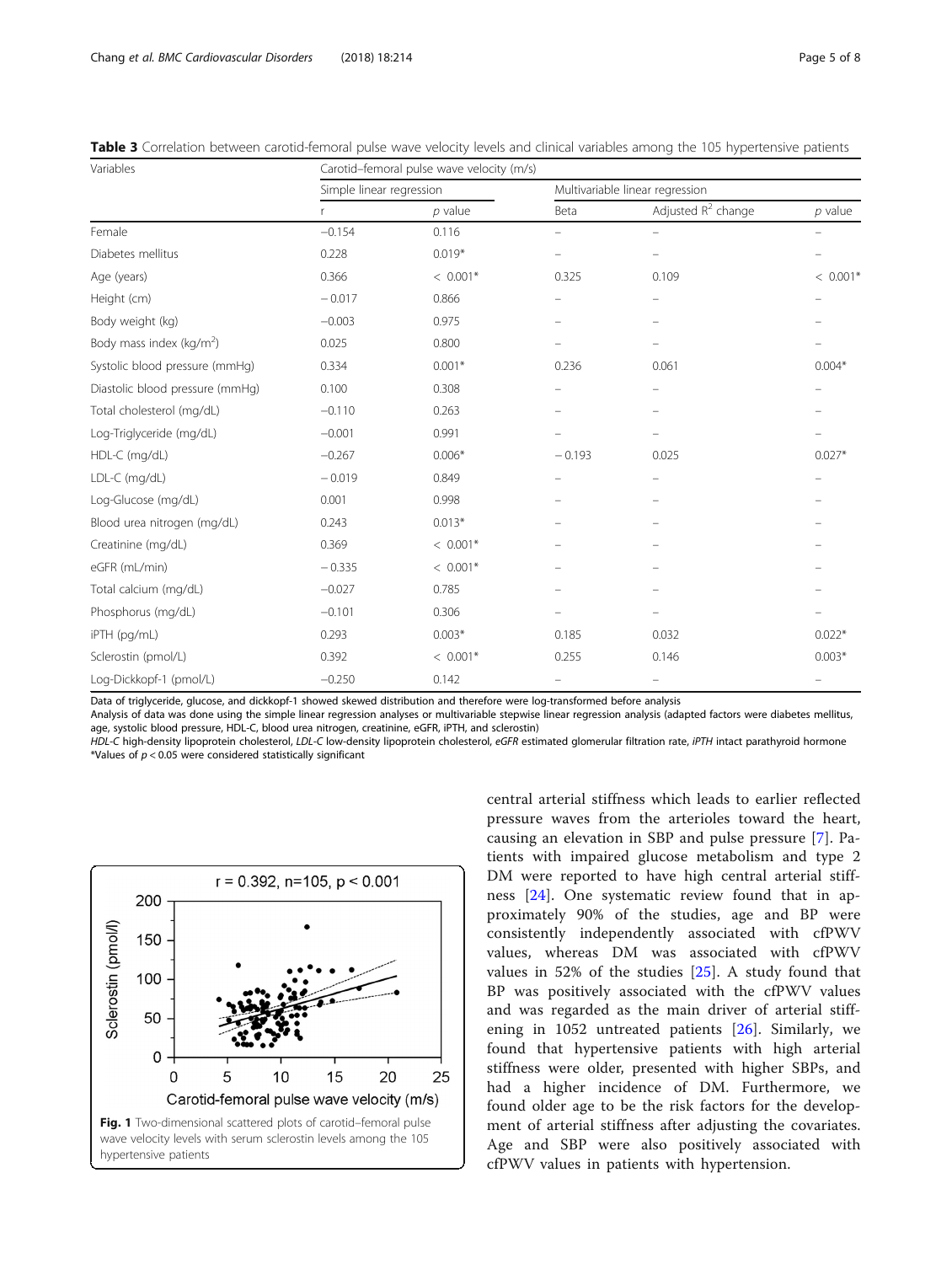Central arterial stiffness transfers excessive flow pulsatility into the renal microvasculature, leading to dynamic constriction or vessel loss that contributes to lower eGFR [\[27](#page-6-0)]. The aortic PWV value was shown to be negatively associated with eGFR values in 2564 patients from the Chronic Renal Insufficiency Cohort (CRIC) study [\[28](#page-6-0)]. However, conflicting result regarding cfPWV values and eGFR was found in another clinical study [[29\]](#page-6-0), probably due to the differences in the number of CKD population and various disease comorbidities. Our results showed that hypertensive patients with high arterial stiffness had higher serum creatinine and lower eGFR values. HDL-C can both have anti-atheromatous effects on the arterial wall and protective effects on endothelial cell, through which may improve arterial stiffness [[30](#page-7-0), [31](#page-7-0)]. Our results showed HDL-C levels were negatively associated with cfPWV values in patients with hypertension. A similar finding was also observed in community-dwelling individuals and healthy adults in China [[32](#page-7-0), [33\]](#page-7-0). Elevation in serum parathyroid hormone (PTH) often accompanies renal impairment [[34\]](#page-7-0). PTH was associated with an increased risk of nonfatal atherosclerotic disease in two prospective, community-based studies focusing on elderly patients [[35\]](#page-7-0). Moreover, a recent study found that PTH had both a direct and a BP-mediated indirect effect on the cfPWV values [\[26](#page-6-0)]. In our study, elevated iPTH levels revealed a significant association with high arterial stiffness and iPTH levels was also positively associated with cfPWV values in patients with hypertension.

Vascular calcification is associated with arterial stiffness and osteoprogenitor cells play an important role in the bone–vascular axis which regulates calcium metabolism around the arterial wall [\[36,](#page-7-0) [37](#page-7-0)]. Many factors can modulate vascular calcification, such as osteoblastic differentiation, vitamin D status, matrix Gla protein or even oxidative stress [[16\]](#page-6-0). However, vascular calcification physiopathology is still poorly understood [\[16](#page-6-0)]. One of the mechanism that affects osteoblastic differentiation and contributes to the development of vascular calcification is the Wnt/ $\beta$ -catenin signaling pathway [\[17,](#page-6-0) [18](#page-6-0)]. Sclerostin is a signaling pathway inhibitor of the Wnt/ β-catenin pathway that contributes to reduced bone turnover and upregulates the calcification induced by vascular smooth muscle cells [\[15](#page-6-0), [16](#page-6-0), [38,](#page-7-0) [39\]](#page-7-0). After vascular calcification has progressed, serum sclerostin is elevated to decrease β-catenin stability in the cells and suppress the proliferation and differentiation of osteoprogenitor cells [[15](#page-6-0), [16,](#page-6-0) [37](#page-7-0)]. Clinical studies have reported that serum sclerostin levels are positively correlated with carotid intima-media thickness in hemodialysis patients, and positively associated with coronary artery or abdominal aortic calcification in non-dialysis CKD patients [\[40](#page-7-0)–[42](#page-7-0)]. Moreover, serum sclerostin levels were found to be positively associated with brachial-ankle PWV values in kidney transplantation patients, and positively associated with cfPWV values in chronic kidney disease (CKD), hemodialysis, and postmenopausal women [\[20,](#page-6-0) [43](#page-7-0)–[45\]](#page-7-0). In type 2 DM patients with atherosclerotic lesions, serum sclerostin level is also increased [\[46\]](#page-7-0). Accordingly, our study also showed that serum sclerostin levels were identified as independent predictors of central arterial stiffness in hypertensive patients. DKK1 is another inhibitor of the Wnt/β–catenin pathway [\[47\]](#page-7-0). However, some studies did not find the associated with arterial stiffness. Serum DKK1 levels were not found to be associated with brachial-ankle PWV values in kidney transplantation patients [\[20](#page-6-0)]. Another study noted plasma DKK1 levels did not associate with PWV in postmenopausal women [[45](#page-7-0)]. In this study, we did not find the association between DKK1 and central arterial stiffness in hypertensive patients. Further studies are required to elucidate the relationship between central arterial stiffness and serum DKK1 level in hypertensive patients.

The limitations of our study include its cross-sectional design and the limited number of participants enrolled, which do not allow for exclusion of bias. Also, we are aware that antihypertensive medications, dyslipidemia, DM, and lifestyle modifications may also affect cfPWV values. In addition, we did not assess vascular endothelial function through flow-mediated dilatation or inflammation markers such as C-reactive protein and vitamin D status.

Despite contradictory findings that showed serum sclerostin levels to be positively correlated with carotid intima-media thickness and inversely correlated with cfPWV values in 67 subjects at Catania, Italy [[48\]](#page-7-0), it may be explained by the differences in ethnicity of populations, inclusion or exclusion criteria, race, or locations between these two studies. Additional long-term prospective studies or randomized controlled trials are needed to confirm our finding that sclerostin levels can predict central arterial stiffness among hypertensive patients.

#### Conclusions

For the inhibitors of the Wnt/β-catenin pathway, serum sclerostin levels, not DKK1, are positively correlated with cfPWV values in patients with hypertension. Meanwhile, serum sclerostin levels were found to be independent risk factors for the development of arterial stiffness in our patients.

#### Abbreviations

ACEi: Angiotensin-converting enzyme inhibitors; ARB: Angiotensin receptor blockers; BP: Blood pressures; BUN: Blood urea nitrogen; CCB: Calcium channel blockers; cfPWV: Carotid–femoral pulse wave velocity; CI: Confidence interval; CKD: Chronic kidney disease; CRIC: Chronic renal insufficiency cohort; DBP: Diastolic blood pressure; DKK1: Dickkopf-1; DM: Diabetes mellitus; eGFR: Estimated glomerular filtration rate; HDL-C: High-density lipoprotein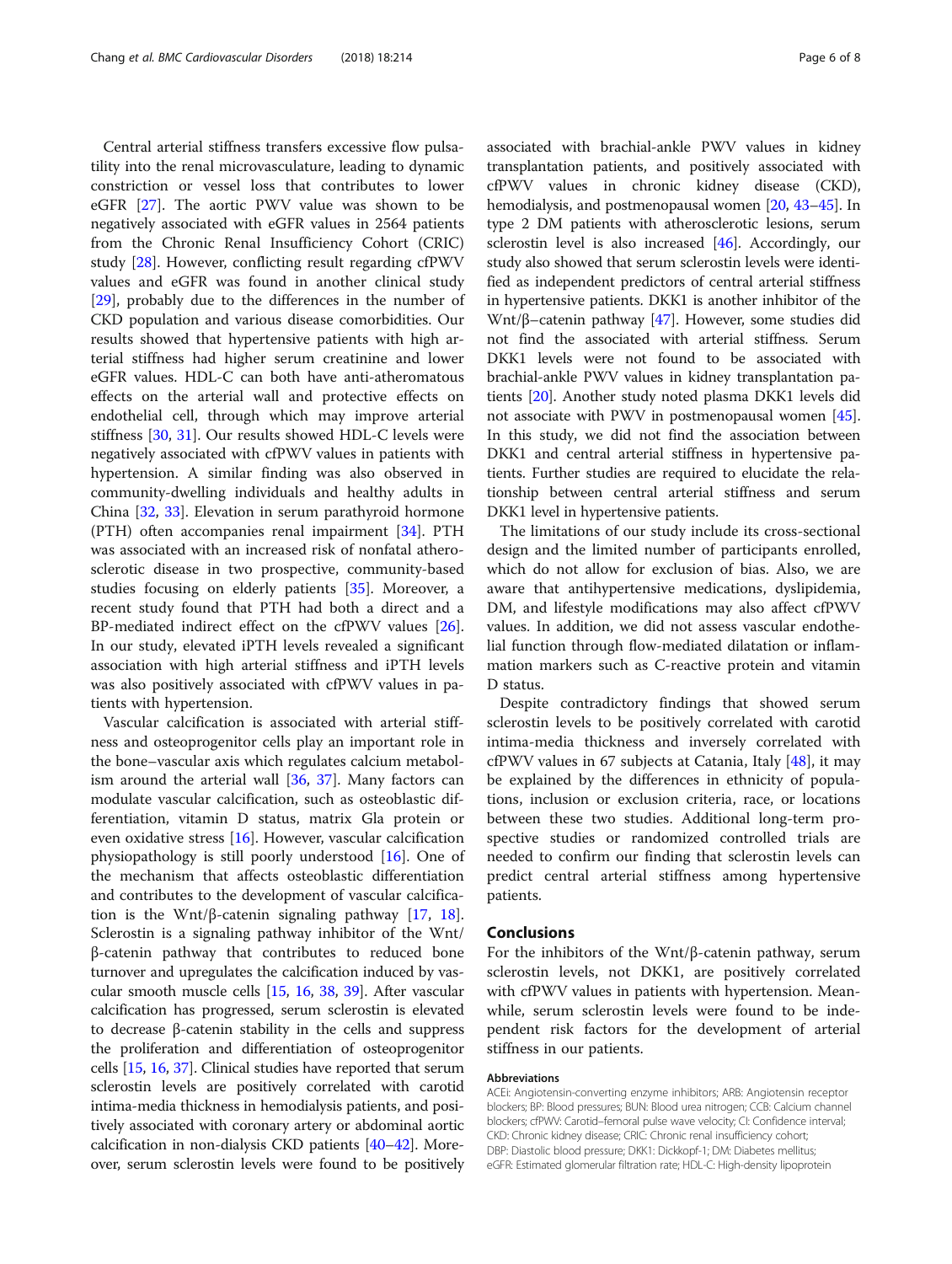<span id="page-6-0"></span>cholesterol; iPTH: Intact parathyroid hormone; LDL-C: Low-density lipoprotein cholesterol; LRP5/6: Low-density lipoprotein receptor-related protein; PWV: Pulse wave velocity; SBP: Systolic blood pressure; TCH: Total cholesterol; TG: Triglycerides

#### Acknowledgements

We thank Jen-Hung Wang (Department of Medical Research, Division of Epidemiology and Biostatistics Consulting Center, Buddhist Tzu Chi General Hospital, Hualien, Taiwan) for statistical consultation.

#### Funding

This work was supported by grants from Tzu Chi Hospital (TCRD100–02) in Taiwan.

#### Availability of data and materials

The datasets used and/or analysed during the current study are available from the corresponding author on reasonable request.

#### Authors' contributions

BGH and JHW conceived and designed the experiments. YCC, CJL, and JHW performed the experiments. CJL, BGH, and JHW contributed reagents and analyzed the data. YCC, HHL, and BGH wrote the manuscript. All of the authors reviewed and approved the final version of this paper.

#### Ethics approval and consent to participate

The study was approved by an independent ethics committee from the Protection of the Human Subjects Institutional Review Board of Tzu-Chi University and Hospital (IRB099–58), and all participants gave written informed consent according to the general recommendations of the Helsinki Declaration.

#### Consent for publication

All authors consent this manuscript for publication.

#### Competing interests

The authors declare that there is no conflict of interest regarding the publication of this paper.

#### Publisher's Note

Springer Nature remains neutral with regard to jurisdictional claims in published maps and institutional affiliations.

#### Author details

<sup>1</sup>School of Medicine, Tzu Chi University, Hualien, Taiwan. <sup>2</sup>Division of Nephrology, Buddhist Tzu Chi General Hospital, Hualien, Taiwan. <sup>3</sup>Division of Nephrology, Hsin-Jen Hospital, New Taipei City, Taiwan. <sup>4</sup>Department of Nursing, Tzu Chi College of Technology, Hualien, Taiwan. <sup>5</sup>Division of Cardiology, Buddhist Tzu Chi General Hospital, No. 707, Section 3, Chung-Yang Road, Hualien 97004, Taiwan.

#### Received: 18 June 2018 Accepted: 14 November 2018 Published online: 27 November 2018

#### References

- 1. O'Shea PM, Griffin TP, Fitzgibbon M. Hypertension: the role of biochemistry in the diagnosis and management. Clin Chim Acta. 2017;465:131–43.
- 2. Vlachopoulos C, Aznaouridis K, Stefanadis C. Prediction of cardiovascular events and all-cause mortality with arterial stiffness: a systematic review and meta-analysis. J Am Coll Cardiol. 2010;55(13):1318–27.
- Palatini P, Casiglia E, Gąsowski J, Głuszek J, Jankowski P, Narkiewicz K, Saladini F, Stolarz-Skrzypek K, Tikhonoff V, Van Bortel L, et al. Arterial stiffness, central hemodynamics, and cardiovascular risk in hypertension. Vasc Health Risk Manag. 2011;7:725–39.
- 4. Kubozono T, Ohishi M. Prognostic significance of regional arterial stiffness for stroke in hypertension. Pulse. 2015;3(2):98–105.
- 5. Humphrey JD, Harrison DG, Figueroa CA, Lacolley P, Laurent S. Central artery stiffness in hypertension and aging: a problem with cause and consequence. Circ Res. 2016;118(3):379–81.
- 6. Palombo C, Kozakova M. Arterial stiffness, atherosclerosis and cardiovascular risk: pathophysiologic mechanisms and emerging clinical indications. Vasc Pharmacol. 2016;77:1–7.
- 7. Pinto E. Blood pressure and ageing. Postgrad Med J. 2007;83(976):109–14.
- 8. Vlachopoulos C, Xaplanteris P, Aboyans V, Brodmann M, Cífková R, Cosentino F, De Carlo M, Gallino A, Landmesser U, Laurent S, et al. The role of vascular biomarkers for primary and secondary prevention. A position paper from the European Society of Cardiology Working Group on peripheral circulation: endorsed by the Association for Research into arterial structure and physiology (ARTERY) society. Atherosclerosis. 2015;241(2):507–32.
- 9. AlGhatrif M, Lakatta EG. The conundrum of arterial stiffness, elevated blood pressure. and aging Curr Hypertens Rep. 2015;17(2):12.
- 10. Mancia G, Fagard R, Narkiewicz K, Redón J, Zanchetti A, Böhm M, Christiaens T, Cifkova R, De Backer G, Dominiczak A, et al. ESH/ESC Guidelines for the management of arterial hypertension: the Task Force for the management of arterial hypertension of the European Society of Hypertension (ESH) and of the European Society of Cardiology (ESC). J Hypertens. 2013;31((10)):1925–38.
- 11. Lewiecki EM. Role of sclerostin in bone and cartilage and its potential as a therapeutic target in bone diseases. Ther Adv Musculoskelet Dis. 2014;6(2): 48–57.
- 12. Cai T, Sun D, Duan Y, Wen P, Dai C, Yang J, He W. WNT/β-catenin signalling promotes VSMCs to osteogenic transdifferentiation and calcification through directly modulating Runx2 gene expression. Exp Cell Res. 2016; 345(2):206–17.
- 13. Ma S, Yao S, Tian H, Jiao P, Yang N, Zhu P, Qin S. Pigment epitheliumderived factor alleviates endothelial injury by inhibiting Wnt/β-catenin pathway. Lipids Health Dis. 2017;16(1):31.
- 14. Zhou L, Liu Y. Wnt/β-catenin signalling and renin-angiotensin system in chronic kidney disease. Curr Opin Nephrol Hypertens. 2016;25(2):100–6.
- 15. Ke HZ, Richards WG, Li X, Ominsky MS. Sclerostin and Dickkopf-1 as therapeutic targets in bone diseases. Endocr Rev. 2012;33(5):747–83.
- 16. Evrard S, Delanaye P, Kamel S, Cristol JP, Cavalier E. SFBC/SN joined working group on vascular calcifications. Vascular calcification: from pathophysiology to biomarkers. Clin Chim Acta. 2015;438:401–14.
- 17. Claes KJ, Viaene L, Heye S, Meijers B, d'Haese P, Evenepoel P. Sclerostin: another vascular calcification inhibitor? J Clin Endocrinol Metab. 2013;98(8): 3221–8.
- 18. Hortells L, Sosa C, Guillén N, Lucea S, Millán Á, Sorribas V. Identifying early pathogenic events during vascular calcification in uremic rats. Kidney Int. 2017;92(6):1384–94.
- 19. Alberti KG, Zimmet PZ. Definition, diagnosis and classification of diabetes mellitus and its complications. I. Diagnosis and classification of diabetes mellitus: provisional report of a WHO consultation. Diabet Med. 1998;15(7): 539–53.
- 20. Hsu BG, Liou HH, Lee CJ, Chen YC, Ho GJ, Lee MC. Serum sclerostin as an independent marker of peripheral arterial stiffness in renal transplantation recipients-a cross-sectional study. Medicine. 2016;95(15):e3300.
- 21. Tsai JP, Wang JH, Chen ML, Yang CF, Chen YC, Hsu BG. Association of serum leptin levels with central arterial stiffness in coronary artery disease patients. BMC Cardiovasc Disord. 2016;16:80.
- 22. Wang JH, Lee CJ, Yang CF, Chen YC, Hsu BG. Serum resistin as an independent marker of aortic stiffness in patients with coronary artery disease. PLoS One. 2017;12(8):e0183123.
- 23. Sun Z. Aging, arterial stiffness, and hypertension. Hypertension. 2015;65(2): 252–6.
- 24. Schram MT, Henry RM, van Dijk RA, Kostense PJ, Dekker JM, Nijpels G, Heine RJ, Bouter LM, Westerhof N, Stehouwer CD. Increased central artery stiffness in impaired glucose metabolism and type 2 diabetes: the Hoorn study. Hypertension. 2004;43(2):176–81.
- 25. Cecelja M, Chowienczyk P. Dissociation of aortic pulse wave velocity with risk factors for cardiovascular disease other than hypertension: a systematic review. Hypertension. 2009;54(6):1328–36.
- 26. Cheng YB, Li LH, Guo QH, Li FK, Huang QF, Sheng CS, Wang JG, Staessen JA, Li Y. Independent effects of blood pressure and parathyroid hormone on aortic pulse wave velocity in untreated Chinese patients. J Hypertens. 2017;35(9):1841–8.
- 27. Woodard T, Sigurdsson S, Gotal JD, Torjesen AA, Inker LA, Aspelund T, Eiriksdottir G, Gudnason V, Harris TB, Launer LJ, et al. Mediation analysis of aortic stiffness and renal microvascular function. J Am Soc Nephrol. 2015;26(5):1181–7.
- 28. Townsend RR, Wimmer NJ, Chirinos JA, Parsa A, Weir M, Perumal K, Lash JP, Chen J, Steigerwalt SP, Flack J, et al. Aortic PWV in chronic kidney disease: a CRIC ancillary study. Am J Hypertens. 2010;23(3):282–9.
- 29. Garnier AS, Briet M. Arterial stiffness and chronic kidney disease. Pulse. 2016; 3(3–4):229–41.